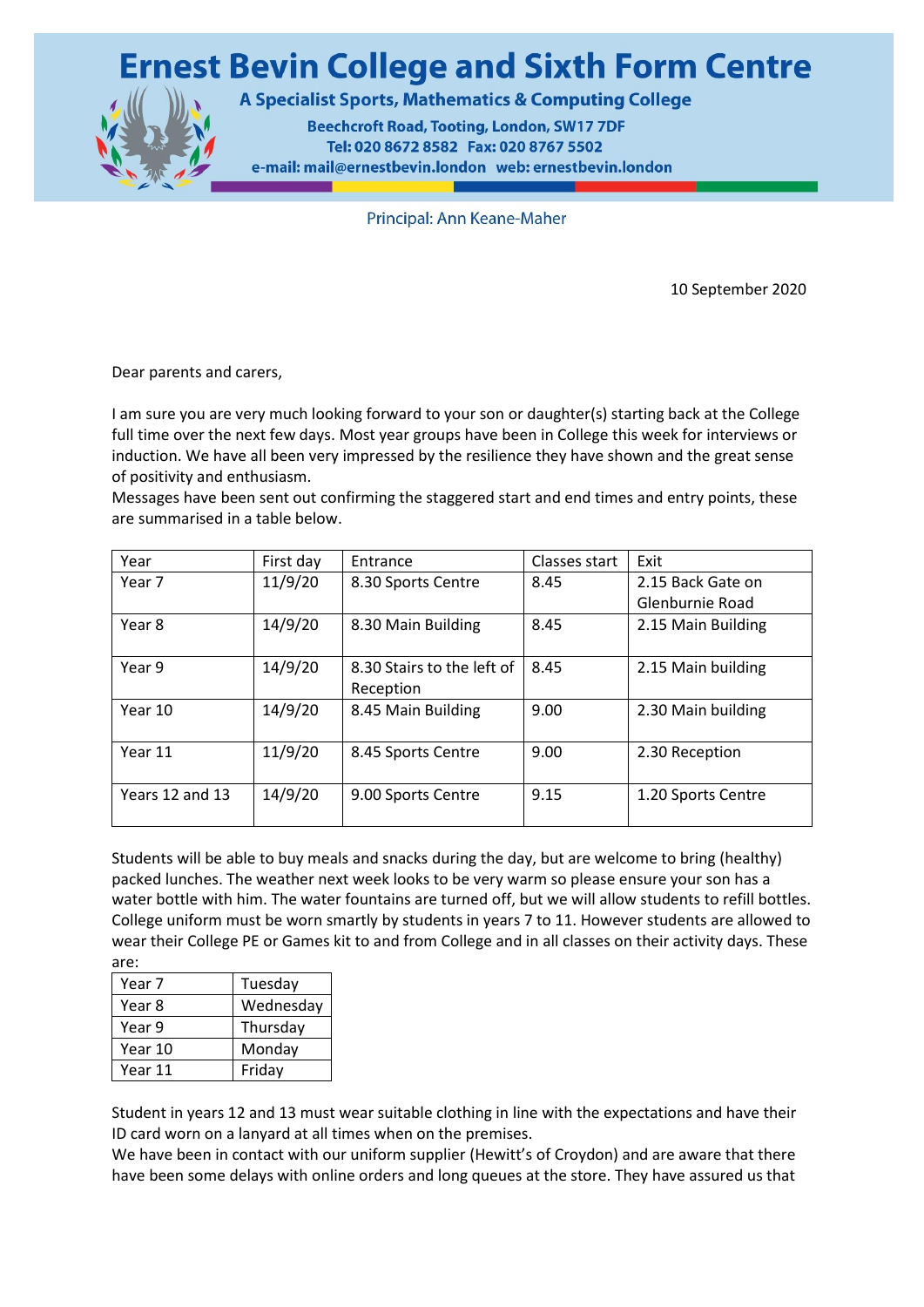

A Specialist Sports, Mathematics & Computing College

**Beechcroft Road, Tooting, London, SW17 7DF** Tel: 020 8672 8582 Fax: 020 8767 5502 e-mail: mail@ernestbevin.london web: ernestbevin.london

#### Principal: Ann Keane-Maher

their stock levels are good, queues are now shorter and they are working through the backlog of orders. Please ensure that your son is in the best possible uniform and is fully equipped for the day at College.

Local residents will be aware that much of Tooting is now a 'Low Traffic Neighbourhood'. This has led to the road outside the College becoming extremely quiet, however the broader impact on traffic flows and bus journey times is significant. This is likely to have an impact on the journeys of many members of the College community. We do ask that students travel using active transport as much as possible, we have improved the bike parking at the College. Bikes and scooters must be securely locked, they are not to be brought into the building. Please be aware that electric scooters are not allowed on public roads or pavements unless they are part of a hire scheme. Students using buses or trains must wear masks.

Whilst we welcome the students back, and will strive to offer all possible support, it is important that students and families recognise that the expectations of behaviour and attitude are high. We cannot allow any time to be wasted as every student has lost out on learning in the past 6 months. We ask that all families speak to their sons and daughters and support this message. The College has a new Behaviour for Learning Policy which will provide real clarity on expectations and what happens should a student let themselves down.

It is vitally important that we know where students are in their learning. All students will have assessments in their subjects over the next few weeks and year 7 will take baseline tests on Tuesday 15 September. Details of these are being sent out separately.

All students will be briefed on the specific procedures in place whilst we have the 'Covid' timetable in place. It is absolutely vital that they adhere to these, specifically around hand washing / sanitising, covering coughs, social distance, remaining in their bubbles etc. Any member of the College community who behaves in a way that puts others at risk can expect very significant consequences. I have included some frequently asked questions from families below. These will be put on the website.

I take this opportunity to wish all the students and their families the very best for the next term. Let's hope we can get through it with the absolute minimum of disruption from Covid.

Yours,

Pen yearne - Maker

Ann Keane Mayer Principal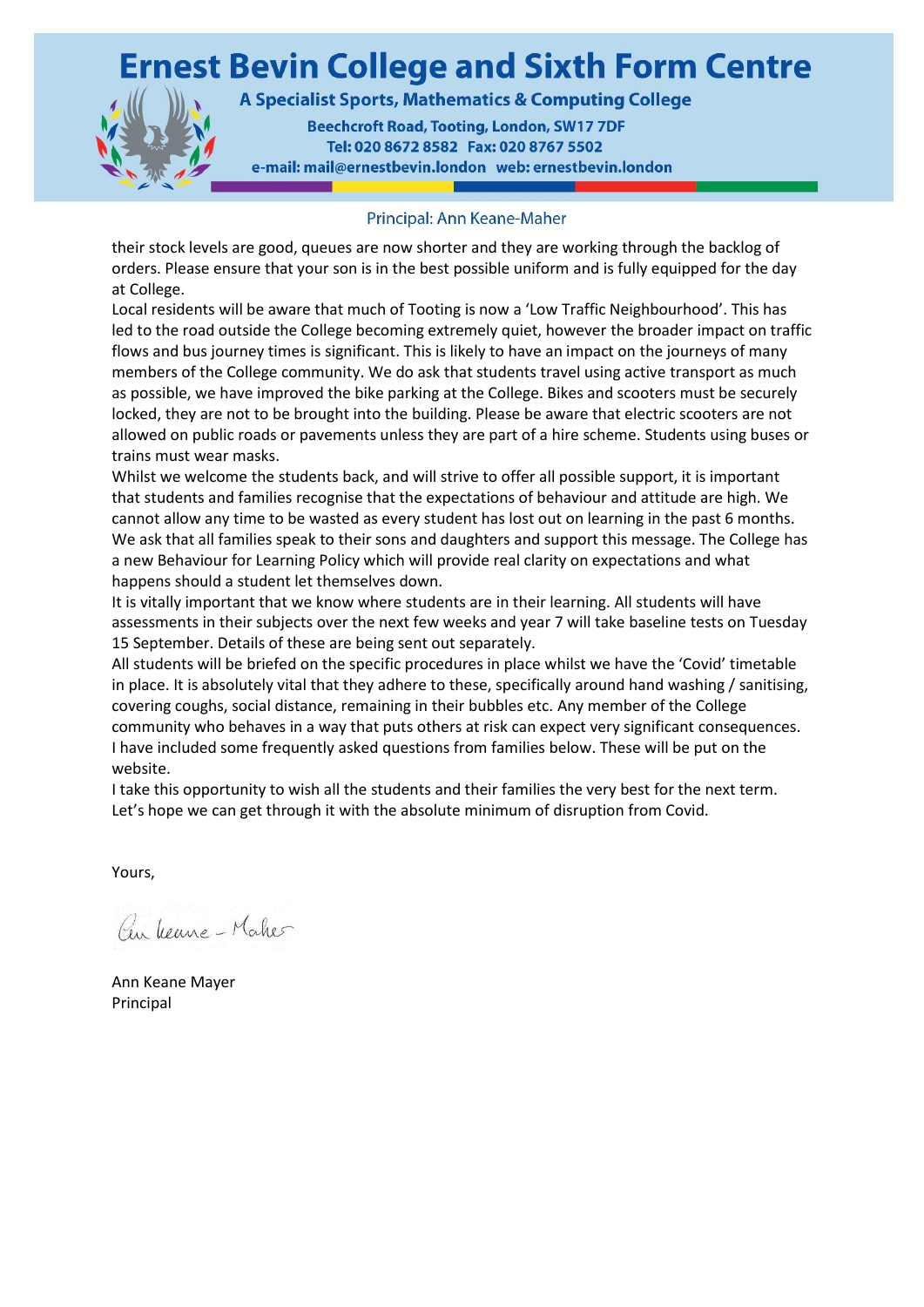

A Specialist Sports, Mathematics & Computing College

**Beechcroft Road, Tooting, London, SW17 7DF** Tel: 020 8672 8582 Fax: 020 8767 5502 e-mail: mail@ernestbevin.london web: ernestbevin.london

Principal: Ann Keane-Maher

### **You ask, we answer**

#### **What is the College doing to minimise the risk from Covid-19?**

It is important to recognise that we minimise not eliminate risk. We have students in bubbles, which work in zones to reduce the numbers of contacts. Bubbles are designed to allow students to work in situations where social distancing is not possible. The risk of infection is reduced by limiting the number of people that a person is exposed to. Students will work in a group in one room for the majority of their time. We have reduced or eliminated shared resources. Entrances, exits, break and lunch are staggered. Handwash stations, sanitisers, tissues and lidded bins are provided.

### **How long will the 'Covid' timetable go on for?**

We do not have a fixed date, though it is likely to remain in place into 2021 at least. This will be determined by the success of the efforts to control the virus at a national and global level.

### **Is my son/daughter getting a full curriculum?**

We have created an interim timetable which allows students to study all their subjects. There have to be some changes in some subjects, especially practical ones.

#### **What should I do if my child shows symptoms of Covid-19**

Keep them at home. Organise for them to be tested (at a drive through for speed). Inform the College of the symptoms and then of the result of the test.

#### **What happens if there is a diagnosed case of Covid-19 in the College?**

We will work with Public Health England and follow their advice and recommendations. The response could be that one group of students is asked to self-isolate for 14 days. Staff have been asked to prepare work on Canvas which can be switched on at short notice should we have to revert to home learning.

#### **What happens if there is a general rise in infection rates locally or nationally?**

We will follow the expectations from the government. This might include partial or complete closure, with a return to remote working. Students could be asked to attend College on a 2 week rota.

#### **Do students and staff have to wear masks?**

At present there is no expectation for anyone to wear a mask in schools except where there is a high rate of infection locally. Ernest Bevin College's stance at present is that people may wear a mask should they wish to. Should the guidance change then we will of course adapt our position, for example it could be that masks would be worn in communal areas. Any mask must be properly stored when not being worn.

#### **What will the College day look like?**

Students will arrive and sanitise or wash their hands. They will then walk to assembly or their teaching room for pastoral period. Students in years 7 to 11 will have 5 lessons in that room for 4 days of the week. Break and lunch are staggered and only one group will be in the playground or serving area at a time. On their activity day students will move around the College to Games, DT and Computing.

#### **Why does my son appear to have changed tutor groups?**

There has been a long term plan to move from organising tutor groups by ability towards a system of mixed ability groups with setting organised at subject level where appropriate. These mixed groups are planned to have an equal range of ability and need. This is the system which is operated in the